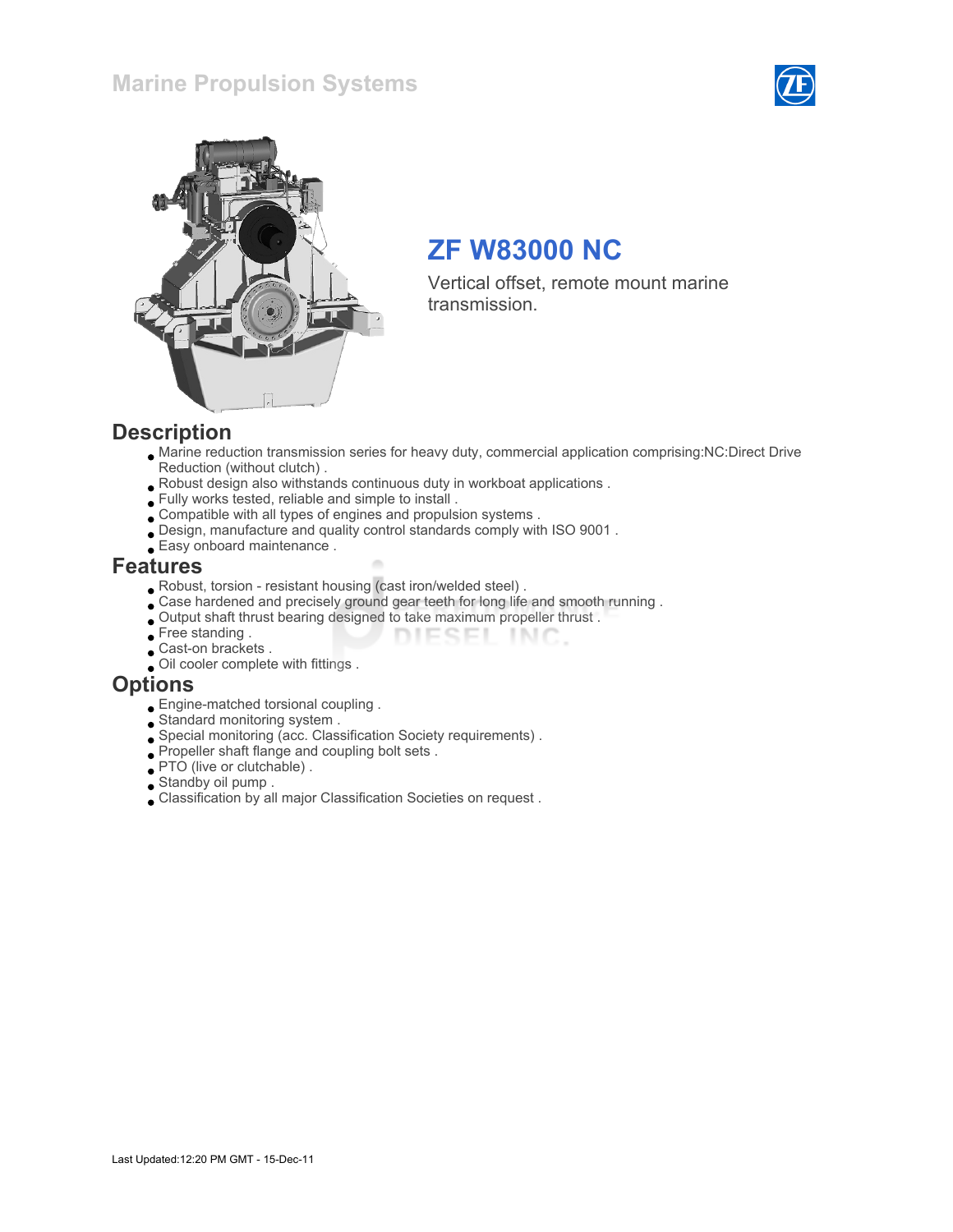# ZF W83000 NC Ratings

# Continuous Duty

| <b>RATIOS</b> | MAX.<br><b>TORQUE</b> |       | POWER/RPM                              |              | <b>INPUT POWER CAPACITY</b> |           |            |      |           | MIU X. T<br>MAX.<br><b>RPM</b> |     |
|---------------|-----------------------|-------|----------------------------------------|--------------|-----------------------------|-----------|------------|------|-----------|--------------------------------|-----|
|               | Nm                    | ftlb  | <b>kW</b>                              | hp           | <b>kW</b>                   | hp        | <b>kW</b>  | hp   | <b>kW</b> | hp                             |     |
|               | 500 rpm               |       | 600 rpm                                |              | 750 rpm                     |           |            |      |           |                                |     |
| 2.536         |                       |       | 103618 76425 10.8501 14.5502 5425 7275 |              |                             |           | 6510 8730  |      | 8138      | 10913                          | 750 |
| 2.960         | 95500                 |       | 70437 10.0000 13.4102 5000 6705        |              |                             |           | 6000       | 8046 | 7500      | 10058                          | 750 |
| 3.261         | 85787                 | 63273 | 8.9829                                 | 12.0463 4491 |                             |           | 6023 5390  | 7228 | 6737      | 9035                           | 750 |
| 3.500         | 78087                 | 57594 | 8.1766                                 | 10.9651 4088 |                             |           | 5483  4906 | 6579 | 6132      | 8224                           | 750 |
| 13.900        | 64680                 | 47706 | 6.7728                                 | 9.0824       | 3386                        | 4541      | 4064       | 5449 | 5080      | 6812                           | 750 |
| 4.300         | 53674                 | 39588 | 5.6203                                 | 7.5370       | 2810                        | 3768 3372 |            | 4522 | 4215      | 5653                           | 750 |
| 4.591         | 46247                 | 34110 | 4.8426                                 | 6.4941       | 2421                        | 3247      | 2906       | 3896 | 3632      | 4871                           | 750 |

\* Special Order Ratio.

Ratings shown for the ZF W17000, and larger gearboxes, are valid for applications without ice classification and comply with BV (Bureau Veritas) rules.

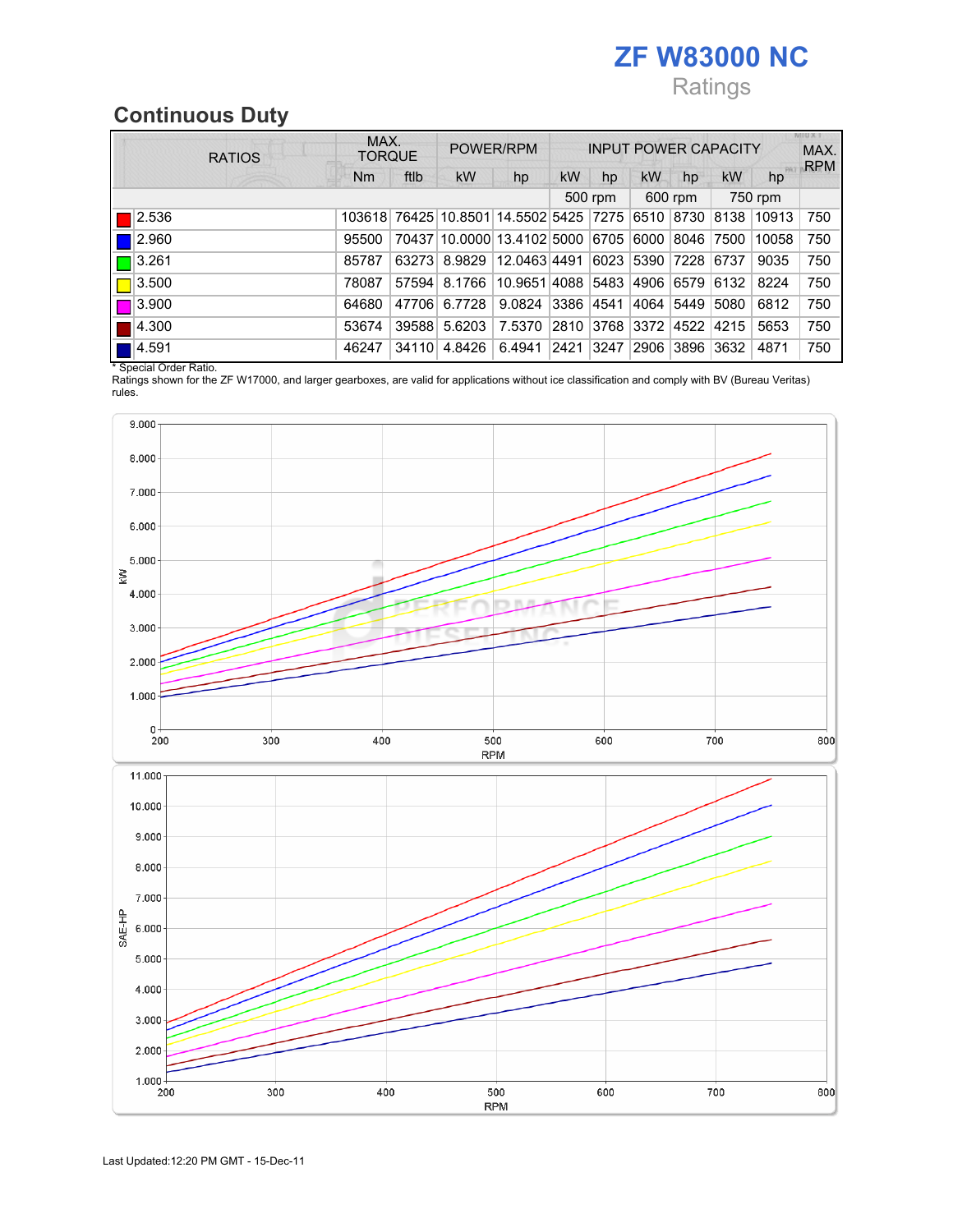ZF W83000 NC **Dimensions** 



|            | MIU X.<br>mm (inches)<br>H <sub>2</sub><br>B <sub>1</sub><br>H <sub>1</sub><br>B <sub>2</sub><br>A<br>ப |                |              |                            |              |              |            |  |  |
|------------|---------------------------------------------------------------------------------------------------------|----------------|--------------|----------------------------|--------------|--------------|------------|--|--|
|            |                                                                                                         |                |              |                            |              |              |            |  |  |
| 750 (29.5) | 1,090 (42.9)                                                                                            | 1,090 (42.9)   | 1,000 (39.4) | 1,562 (61.5)               | 1,225 (48.2) | 1,130 (44.5) | 360 (14.2) |  |  |
|            |                                                                                                         | Weight kg (lb) |              | Oil Capacity Litre (US qt) |              |              |            |  |  |
|            |                                                                                                         | 9,270 (20,394) |              | 600 (636)                  |              |              |            |  |  |

# Output Coupling Dimensions

|               |    |              |    |              |     |                                                         | <b>Bolt Holes</b> |              |      |  |
|---------------|----|--------------|----|--------------|-----|---------------------------------------------------------|-------------------|--------------|------|--|
|               |    |              |    |              | No. |                                                         |                   | Diameter (E) |      |  |
| $\mathsf{mm}$ | mm | $\mathsf{I}$ | mm | $\mathsf{I}$ | mm  |                                                         |                   | mm           |      |  |
|               |    |              |    |              |     | 720   28.3   650   25.6   410   16.1   71.0   2.80   18 |                   | 37.0         | 1.46 |  |



CE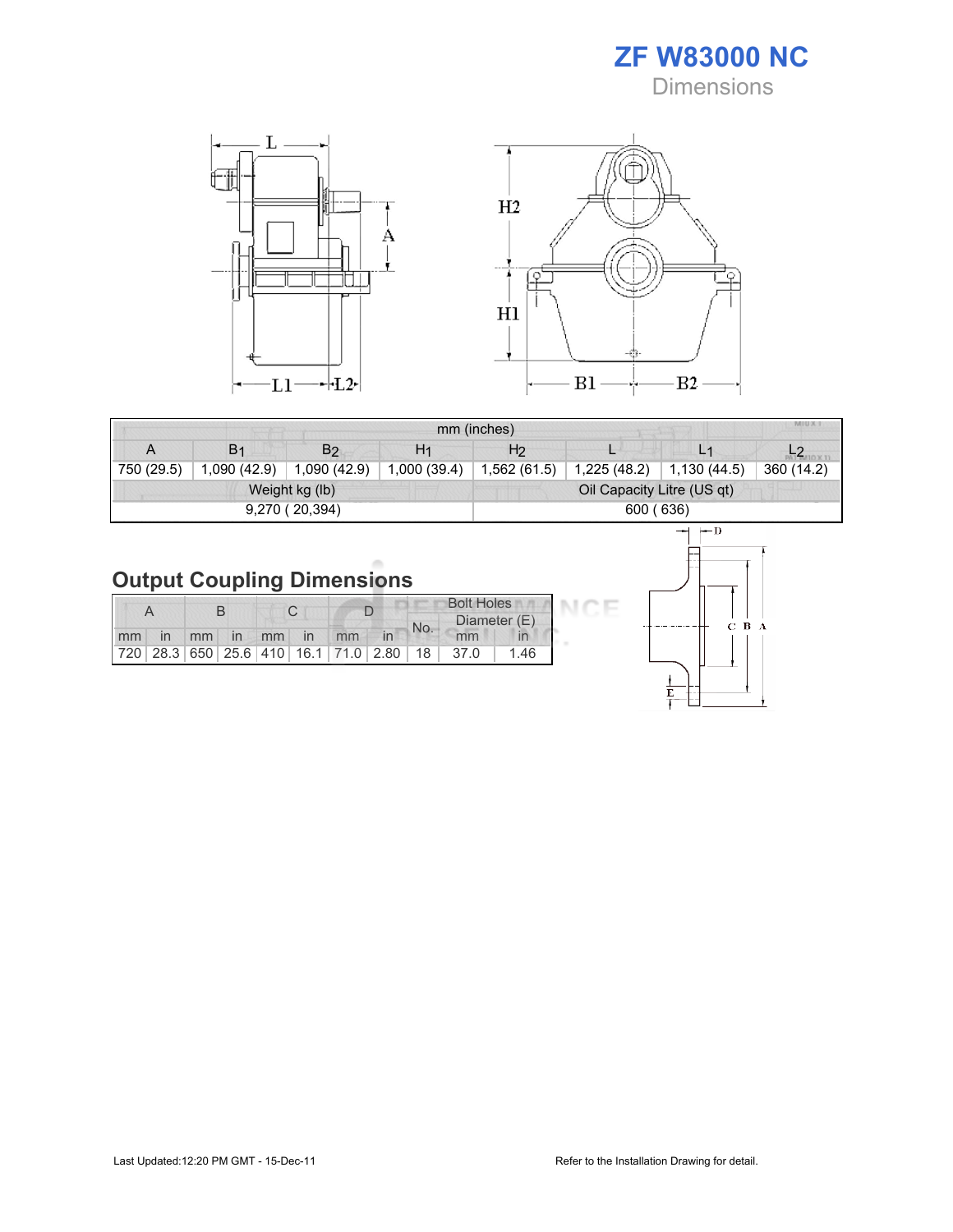

### PTO Configurations



PTO4 (Clutchable)

PTO5 (Live)